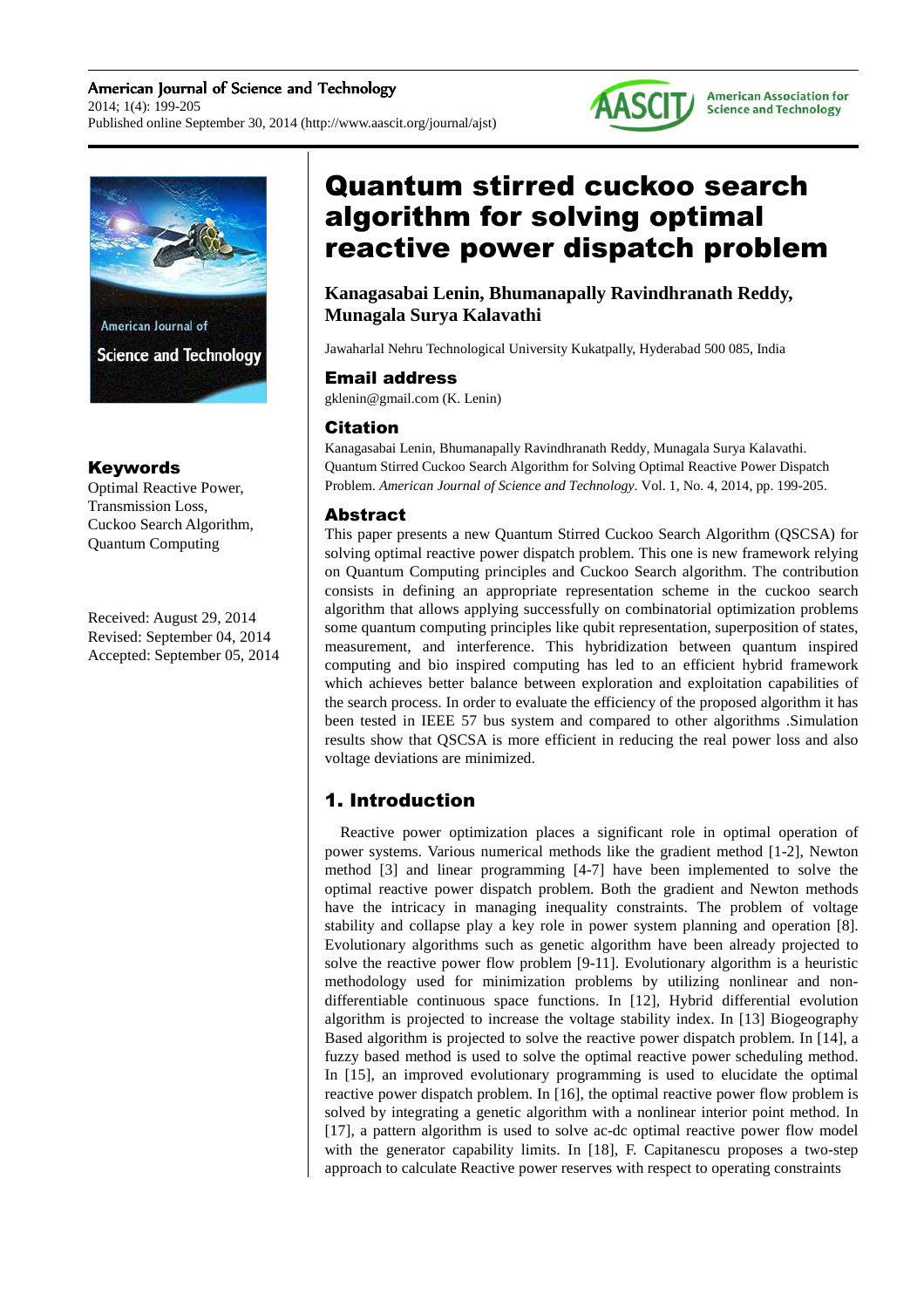and voltage stability. In [19], a programming based approach is used to solve the optimal reactive power dispatch problem. In [20], A. Kargarian et al present a probabilistic algorithm for optimal reactive power provision in hybrid electricity markets with uncertain loads. This paper proposes presents a new inspired algorithm called Quantum Stirred Cuckoo Search Algorithm (QSCSA) to solve reactive power dispatch problem. The proposed algorithm combines Cuckoo Search algorithm [21, 22] and quantum [25-30] computing in new one. The cuckoo's behaviour and the mechanism of Lévy flights [23, 24] have leading to design of an efficient inspired algorithm performing optimization search. The features of the proposed algorithm consist in adopting a quantum representation of the search space. The other feature of QSCSA is the integration of the quantum operators in the cuckoo search dynamics to optimize the defined objective function. The QSCSA distinguishes with other evolutionary algorithms in that it offers a large exploration of the search space through intensification and diversification. The proposed algorithm has been evaluated in standard IEEE 57 bus test system. The simulation results show that our proposed approach outperforms all the entitled reported algorithms in minimization of real power loss.

### 2. Problem Formulation

The OPF problem is considered as a common minimization problem with constraints, and can be written in the following form:

Minimize

$$
f(x, u) \tag{1}
$$

Subject to

$$
g(x, u)=0 \tag{2}
$$

and

$$
h(x, u) \le 0 \tag{3}
$$

Where  $f(x, u)$  is the objective function.  $g(x, u)$  and  $h(x, u)$ are respectively the set of equality and inequality constraints. x is the vector of state variables, and u is the vector of control variables.

The state variables are the load buses (PQ buses) voltages, angles, the generator reactive powers and the slack active generator power:

$$
x = (P_{g1}, \theta_2, ..., \theta_N, V_{L1}, ..., V_{LNL}, Q_{g1}, ..., Q_{gng})^T
$$
 (4)

The control variables are the generator bus voltages, the shunt capacitors and the transformers tap-settings:

$$
u = (V_g, T, Q_c)^T
$$
 (5)

$$
u = (V_{g1}, ..., V_{gng}, T_1, ..., T_{Nt}, Q_{c1}, ..., Q_{cNc})^T
$$
(6)

Where Ng, Nt and Nc are the number of generators, number of tap transformers and the number of shunt compensators respectively.

### 3. Objective Function

#### 3.1. Active Power Loss

The objective of the reactive power dispatch is to minimize the active power loss in the transmission network, which can be mathematically described as follows:

$$
F = PL = \sum_{k \in Nbr} g_k \left( V_i^2 + V_j^2 - 2V_i V_j \cos \theta_{ij} \right) \tag{7}
$$

or

$$
F = PL = \sum_{i \in Ng} P_{gi} - P_d = P_{gslack} + \sum_{i \neq slack}^{Ng} P_{gi} - P_d \quad (8)
$$

Where  $g_k$ : is the conductance of branch between nodes i and j, Nbr: is the total number of transmission lines in power systems.  $P_d$ : is the total active power demand,  $P_g$ : is the generator active power of unit i, and  $P_{gsalek}$ : is the generator active power of slack bus.

#### 3.2. Voltage Profile Improvement

For minimizing the voltage deviation in PQ buses, the objective function becomes:

$$
F = PL + \omega_v \times VD \tag{9}
$$

Where  $\omega_{\rm v}$ : is a weighting factor of voltage deviation. VD is the voltage deviation given by:

$$
VD = \sum_{i=1}^{Npq} |V_i - 1| \tag{10}
$$

### 3.3. Equality Constraint

The equality constraint  $g(x, u)$  of the ORPD problem is represented by the power balance equation, where the total power generation must cover the total power demand and the power losses:

$$
P_G = P_D + P_L \tag{11}
$$

#### 3.4. Inequality Constraints

The inequality constraints  $h(x, u)$  imitate the limits on components in the power system as well as the limits created to ensure system security. Upper and lower bounds on the active power of slack bus, and reactive power of generators:

$$
P_{gslack}^{min} \le P_{gslack} \le P_{gslack}^{max} \tag{12}
$$

$$
Q_{gi}^{min} \le Q_{gi} \le Q_{gi}^{max}, i \in N_g \tag{13}
$$

Upper and lower bounds on the bus voltage magnitudes: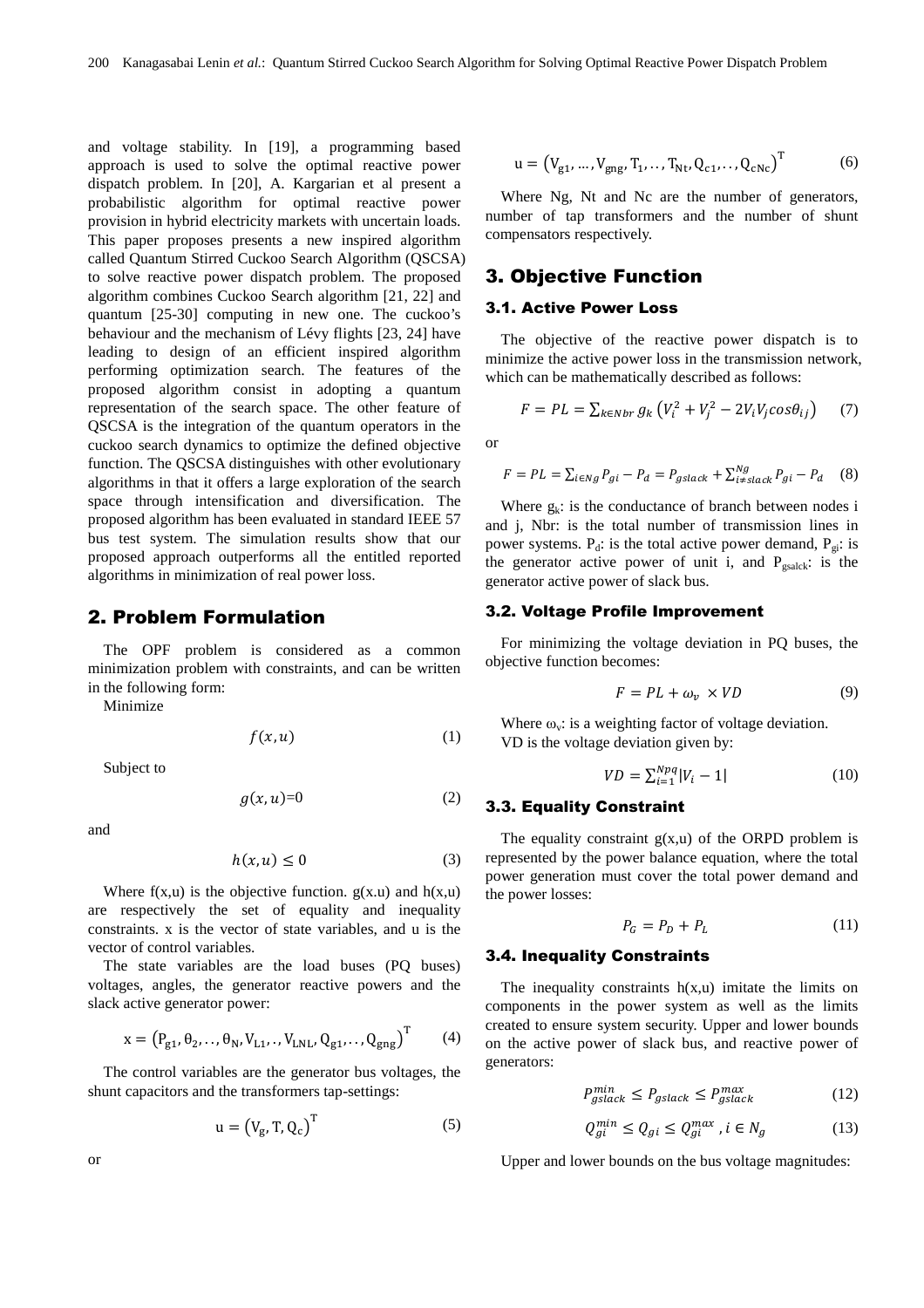$$
V_i^{min} \le V_i \le V_i^{max}, i \in N \tag{14}
$$

Upper and lower bounds on the transformers tap ratios:

$$
T_i^{min} \le T_i \le T_i^{max}, i \in N_T \tag{15}
$$

Upper and lower bounds on the compensators reactive powers:

$$
Q_c^{min} \le Q_c \le Q_c^{max}, i \in N_c \tag{16}
$$

Where N is the total number of buses,  $N_T$  is the total number of Transformers;  $N_c$  is the total number of shunt reactive compensators.

### 4. Overview of Quantum Computing

Quantum computing is a new theory which has emerged as a result of merging computer science and quantum mechanics. The qubit is the smallest unit of information stored in a two-state quantum computer. Contrary to classical bit which has two possible values, either 0 or 1, a qubit will be in the superposition of those two values. The state of a qubit can be represented by using the bracket notation:

$$
|\psi\rangle = \alpha|0\rangle + \beta|1\rangle \tag{17}
$$

Where  $|\Psi\rangle$  denotes more than a vector  $\overrightarrow{\psi}$  in some vector space.  $|0\rangle$  and  $|1\rangle$  represent the classical bit values 0 and 1 respectively; a and b are complex numbers such that:

$$
|a|^2 + |b|^2 = 1
$$
 (18)

a and b are complex number that specify the probability amplitudes of the corresponding states. When we measure the qubit's state we may have '0' with a probability  $|a|^2$ and we may have '1' with a probability  $|b|^2$ . A system of m-qubits can represent 2mstates at the same time. Quantum computers can perform computations on all these values at the same time. It is this exponential growth of the state space with the number of particles that suggests exponential speed-up of computation on quantum computers over classical computers.

# 5. Cuckoo Search

One of the recent developed bio inspired algorithms is the Cuckoo Search (CS) which is based on style life of Cuckoo bird. The Cuckoo Search is based on the following three idealized rules:

• Each cuckoo lays one egg at a time, and dumps it in a randomly chosen nest;

• The best nests with high quality of eggs (solutions) will carry over to the next generations;

• The number of available host nests is fixed, and a host can discover an alien egg with a probability pa  $\in$  [0, 1]. In this case, the host bird can either throw the egg away or abandon the nest so as to build a completely new nest in a new location.

The last assumption can be approximated by a fraction pa of the n nests being replaced by new nests (with new random solutions at new locations). The generation of new solutions  $x(t+1)$  is done by using a Lévy flight (eq.19). Lévy flights essentially provide a random walk while their random steps are drawn from a Lévy distribution for large steps which has an infinite variance with an infinite mean (eq.20). Here the consecutive jumps/steps of a cuckoo essentially form a random walk process which obeys a power-law step-length distribution with a heavy tail .

$$
x_i^{t+1} = x_i^t + \alpha \oplus Lévy(\lambda)
$$
 (19)

$$
Lévy \sim u = t^{-\lambda} \tag{20}
$$

Where  $\alpha > 0$  is the step size which should be related to the scales of the problem of interest. Generally we take  $\alpha =$ O(1). The product  $\bigoplus$  means entry-wise multiplications. This entry-wise product is similar to those used in PSO, but here the random walk via Lévy flight is more efficient in exploring the search space as its step length is much longer in the long run.

The proposed cuckoo search algorithm can be described as follow:

Objective function  $f(x)$ ,  $x = (x1, \dots, xd)T$ ;

Initial a population of n host nests xi  $(i = 1, 2, ..., n)$ ; while (t < MaxGeneration) or (stop criterion);

- Get a cuckoo (say i) randomly by Lévy flights;
- Evaluate its quality/fitness Fi;
- Choose a nest among n (say j) arbitrarily;
- if  $(Fi > Fj)$ ,

Replace j by the new solution;

end

• Abandon a fraction (pa) of worse nests

• build new ones at new locations via Lévy flights;

- Keep the best solutions (or nests with quality solutions);
- Rank the solutions and find the current best:

end while

# 6. Quantum Stirred Cuckoo Search

The proposed algorithm called Quantum Stirred Cuckoo Search (QSCSA) which integers the quantum computing principles such as qubit representation, measure operation and quantum mutation, in the core the cuckoo search algorithm. Our architecture contains three essential modules. The first module contains a quantum representation of cuckoo swarm. The particularity of quantum inspired cuckoo search algorithm stems from the quantum representation it adopts which allows representing the superposition of all potential solutions for a given problem. Moreover, the generation of a new cuckoo depends on the probability amplitudes a and b of the qubit function  $\Psi$  (eq. 24). The second module contains the objective function and the selection operator. The selection operator is similar to the elitism strategy used in genetic algorithms. Finally, the third module, which is the most important, contains the main quantum cuckoo dynamics.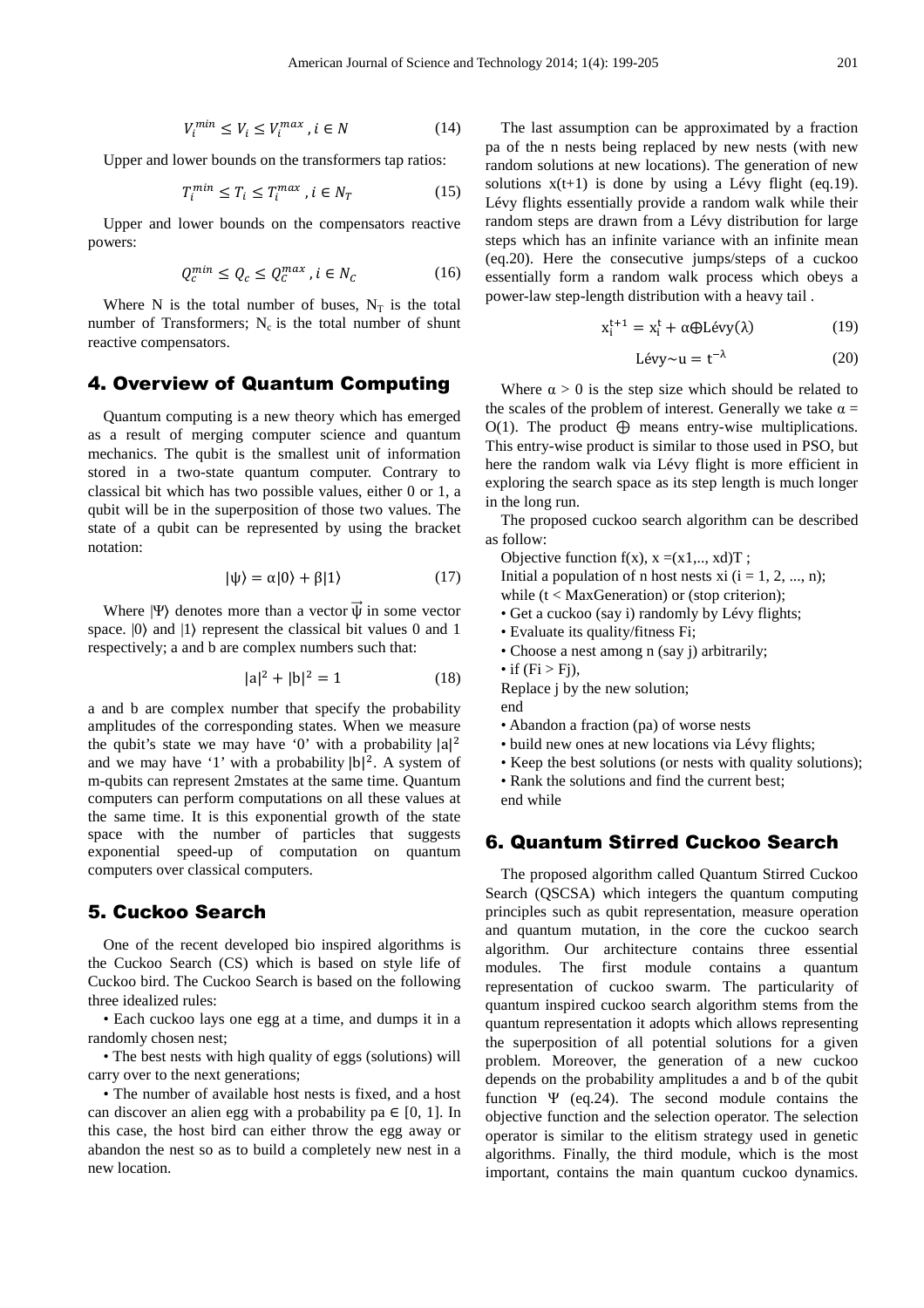This module is composed of 4 main operations inspired from quantum computing and cuckoo search algorithm: Measurement, Mutation, Interference, and Lévy flights operations. QSCSA uses these operations to evolve the entire swarm through generations.

### 6.1. Quantum Representation of Cuckoo Solution

In terms of quantum computing, each binary solution is represented as a quantum register of length N (N is the solution size). Each column represents a single qubit and corresponds to the binary digit 1 or 0. For each qubit, a binary value is computed according to its probabilities $|a_i|^2$ and  $|b_i|^2$ , which can be interpreted as the probabilities to have respectively 0 or 1. Consequently, all potential solutions can be represented by a Quantum Vector QV that contains the superposition of all possible solutions. This quantum vector can be viewed as a probabilistic representation of all the problem solutions. It plays the role of a quantum cuckoo in the QSCSA algorithm. A quantum representation offers a powerful way to represent the solution space and reduces consequently the required number of cuckoos. Only one cuckoo is needed to represent the entire swarm.

$$
\begin{pmatrix} a_1 | a_2 | \ldots a_n \\ b_1 | b_2 | \ldots b_n \end{pmatrix}
$$

*Fig. 1. Quantum representation of the cuckoo solution* 

#### 6.2. Quantum Operators

We have integrated in the cuckoo search algorithm, some of quantum operations. This integration helps to increase the optimization capacities of the cuckoo search.

#### 6.3. Measurement

The binary values for a qubit are computed according to its probabilities  $|a_i|^2$  and  $|b_i|^2$ . This operation is accomplished as follows: for each qubit, we generate a random number Pr between 0 and 1; the value of the corresponding bit is 1 if the value  $|b_i|^2$  is greater than Pr, and otherwise the bit value is 0. Moreover, the measurement operation can be seen also as a diversification operator. Indeed, two successive measurements do not give necessarily the same solution which increases the diversification capacities of our approach.

### 6.4. Quantum Interference

This operation amplifies the amplitude of the best solution and decreases the amplitudes of the bad ones. It primarily consists in moving the state of each qubit in the direction of the corresponding bit value in the best solution in progress. The operation of interference is useful to intensify research around the best solution and it plays the role of local search method.

#### 6.5. Mutation Operator

This operator is inspired from the evolutionary mutation. It allows moving from the current solution to one of its neighbours. This operator allows exploring new solutions and thus enhances the diversification capabilities of the search process. In each generation, the mutation is applied with some probability.

### 6.6. Skeleton of the Proposed Algorithm

Firstly, a swarm of p host nest is created at random positions to represent all possible solutions. The algorithm progresses through a number of generations according to the QSCSA dynamics. During each iteration, the following main tasks are performed. A new cuckoo is built using the Lévy flights operator followed by the quantum mutation which is applied with some probability. The next step is to evaluate the current cuckoo. For that, we apply the measure operation in order to get a binary solution which represents a potential solution. After this step, we apply the interference operation according to the best current element. We replace some worst nests by the current cuckoo if it is better or by new random nests generated by the Lévy flight. The selection phase in QSCSA of the best nests or solutions is comparable to some form of elitism selection used in genetic algorithms, which ensures the best solution is kept always in the next iteration. Finally, the global best solution is then updated if a better one is found and the whole process is repeated until reaching a stopping criterion. The particularity of QSCSA algorithm stems from the quantum representation it adopts which allows representing the superposition of all potential solutions for a given problem. Moreover, the position of a nest depends on the probability amplitudes a and b of the qubit function. The probabilistic nature of the quantum measure offers a good diversity to the cuckoo search algorithm, while the interference operation helps to intensify the search around the good solutions.

QSCSA algorithm for reactive power dispatch problem Construct an initial population of p host nests while (stop criterion)

- Apply Lévy flights operator to get cuckoo randomly;
- Apply randomly a quantum mutation
- Apply measurement operator;
- Evaluate the quality/fitness of this cuckoo;
- Apply Interference operator;

• replace some nests among n randomly by the new solution according to its fitness;

• A fraction (pa) of the worse nests is abandoned and new ones are built via Lévy flights;

- Keep the best solutions (or nests with quality solutions);
- Rank the solutions and find the current best;
- end while

# 7. Simulation Results

The proposed QSCSA algorithm for solving ORPD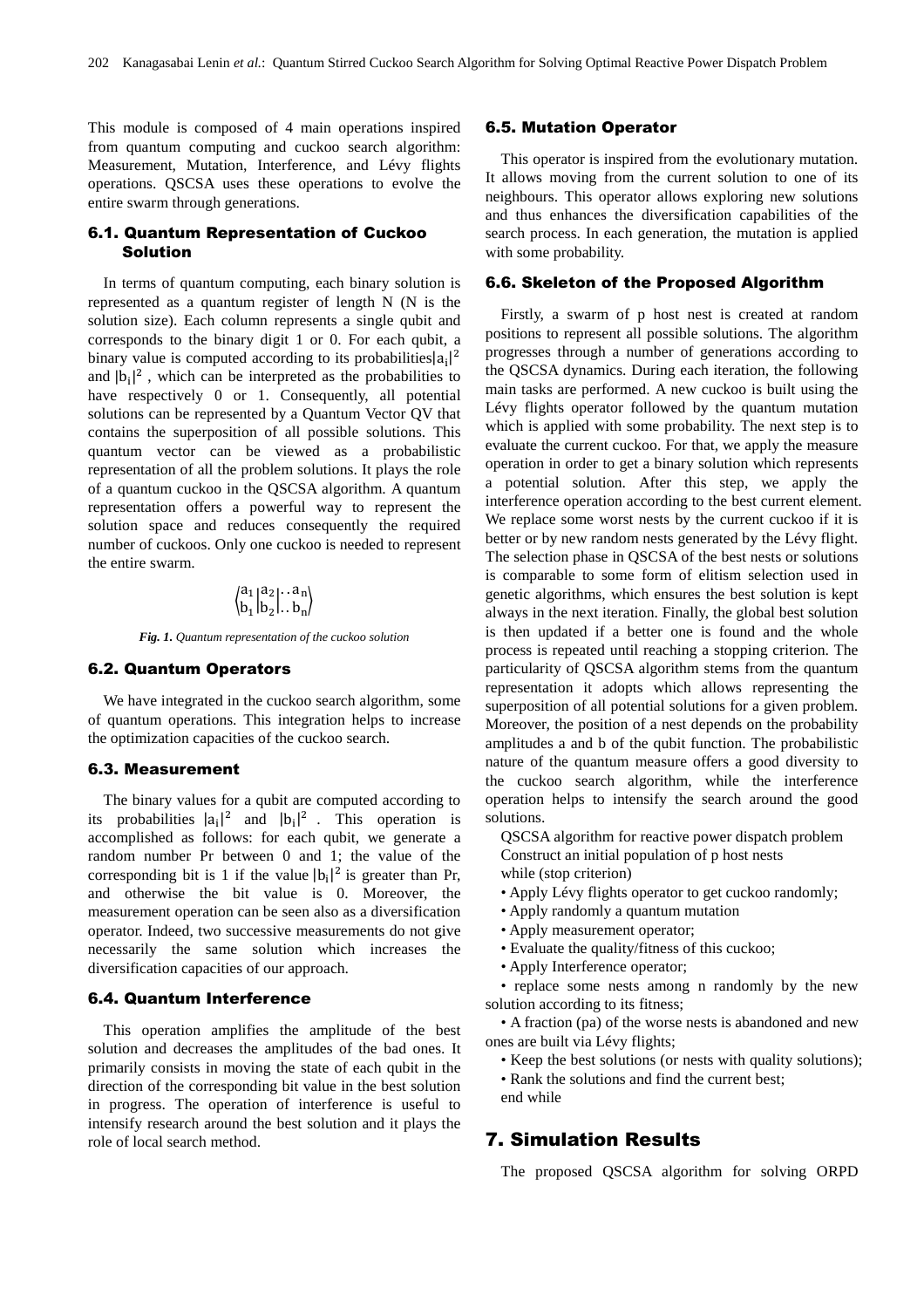problem is tested in standard IEEE-57 bus power system. The IEEE 57-bus system data consists of 80 branches, 7 generator-buses and 17 branches under load tap setting transformer branches. The possible reactive power compensation buses are 18, 25 and 53. Bus 2, 3, 6, 8, 9 and 12 are PV buses and bus 1 is selected as slack-bus. In this case, the search space has 27 dimensions, i.e., the seven generator voltages, 17 transformer taps, and three capacitor banks. The system variable limits are given in Table I. The preliminary conditions for the IEEE-57 bus power system are given as follows:

| reactive power generation limits |                |             |                    |            |                |         |        |  |  |
|----------------------------------|----------------|-------------|--------------------|------------|----------------|---------|--------|--|--|
| bus no                           |                | 2           | 3                  | 6          | 8              | 9       | 12     |  |  |
| $\mathrm{Q}_{\mathrm{gmin}}$     | $-1.1$         | $-.010$     | $-.01$             | $-0.01$    | $-1.1$         | $-0.02$ | $-0.2$ |  |  |
| $q_{\text{gmax}}$                |                | 0.1         | 0.1                | 0.23       | 1              | 0.01    | 1.50   |  |  |
| voltage and tap setting limits   |                |             |                    |            |                |         |        |  |  |
| $V_{\text{emin}}$                | $V_{\rm gmax}$ | $V_{pqmin}$ | $V_{\text{pomax}}$ | $t_{kmin}$ | $t_{\rm kmax}$ |         |        |  |  |
| 0.5                              | 1.0            | 0.91        | 1.01               | 0.5        | 1.0            |         |        |  |  |
| shunt capacitor limits           |                |             |                    |            |                |         |        |  |  |
| bus no                           | 18             | 25          | 53                 |            |                |         |        |  |  |
| $q_{\text{cmin}}$                | 0              | $\theta$    | $\theta$           |            |                |         |        |  |  |
| $q_{\text{cmax}}$                | 10             | 5.1         | 6.2                |            |                |         |        |  |  |

$$
P_{load} = 12.423 \text{ p.u. } Q_{load} = 3.332 \text{ p.u.}
$$

The total initial generations and power losses are obtained as follows:

$$
\sum P_G = 12.7724
$$
 p.u.  $\sum Q_G = 3.4555$  p.u.  
P<sub>loss</sub> = 0.27443 p.u. Q<sub>loss</sub> = -1.2245 p.u.

*Table II. Control variables obtained after optimization by QSCSA method* 

| <b>Control Variables</b> | <b>QSCSA</b> |
|--------------------------|--------------|
| V <sub>1</sub>           | 1.1          |
| V <sub>2</sub>           | 1.063        |
| V <sub>3</sub>           | 1.054        |
| V <sub>6</sub>           | 1.042        |
| V <sub>8</sub>           | 1.063        |
| V9                       | 1.035        |
| V12                      | 1.043        |
| Qc18                     | 0.0844       |
| Qc25                     | 0.335        |
| Qc53                     | 0.0624       |
| $T4-18$                  | 1.017        |
| $T21-20$                 | 1.056        |
| T24-25                   | 0.964        |
| T24-26                   | 0.936        |
| T7-29                    | 1.076        |
| T34-32                   | 0.933        |
| $T11-41$                 | 1.017        |
| T15-45                   | 1.059        |
| T14-46                   | 0.928        |
| T <sub>10</sub> -51      | 1.035        |
| T13-49                   | 1.053        |
| T11-43                   | 0.919        |
| T40-56                   | 0.906        |
| T39-57                   | 0.962        |
| T9-55                    | 0.973        |

Table II shows the various system control variables i.e. generator bus voltages, shunt capacitances and transformer tap settings obtained after QSCSA based optimization which are within their acceptable limits. Table III shows the comparison of real power loss with other optimization techniques. Over all Simulation results indicate the robustness of proposed QSCSA approach for providing better optimal solution in case of IEEE-57 bus system.

*Table III. Comparison of real power loss* 

| S. No.         | Optimization       | <b>Best</b>     | Worst           | <b>Average</b>  |
|----------------|--------------------|-----------------|-----------------|-----------------|
|                | <b>Algorithm</b>   | <b>Solution</b> | <b>Solution</b> | <b>Solution</b> |
| 1              | <b>NLP</b> [31]    | 0.25902         | 0.30854         | 0.27858         |
| $\overline{2}$ | <b>CGA [31]</b>    | 0.25244         | 0.27507         | 0.26293         |
| 3              | AGA [31]           | 0.24564         | 0.26671         | 0.25127         |
| $\overline{4}$ | PSO-w [31]         | 0.24270         | 0.26152         | 0.24725         |
| 5              | PSO-cf [31]        | 0.24280         | 0.26032         | 0.24698         |
| 6              | <b>CLPSO</b> [31]  | 0.24515         | 0.24780         | 0.24673         |
| 7              | SPSO-07 [31]       | 0.24430         | 0.25457         | 0.24752         |
| 8              | L-DE [31]          | 0.27812         | 0.41909         | 0.33177         |
| $\mathbf Q$    | $L-SACP-DE$ [31]   | 0.27915         | 0.36978         | 0.31032         |
| 10             | $L-SaDE$ [31]      | 0.24267         | 0.24391         | 0.24311         |
| 11             | SOA [31]           | 0.24265         | 0.24280         | 0.24270         |
| 12             | LM [32]            | 0.2484          | 0.2922          | 0.2641          |
| 13             | <b>MBEP1</b> [32]  | 0.2474          | 0.2848          | 0.2643          |
| 14             | <b>MBEP2</b> [32]  | 0.2482          | 0.283           | 0.2592          |
| 15             | <b>BES100 [32]</b> | 0.2438          | 0.263           | 0.2541          |
| 16             | BES200 [32]        | 0.3417          | 0.2486          | 0.2443          |
| 17             | Proposed OSCSA     | 0.22345         | 0.23465         | 0.23114         |

# 8. Conclusion

In this paper a novel approach QSCSA algorithm used to solve optimal reactive power dispatch problem and the proposed algorithm has been tested on the standard IEEE 57 -bus system. From the simulation results it is very clear that QSCSA algorithm demonstrated its effectiveness and robustness in minimization of real power loss and various system control variables are well within the acceptable limits.

### References

- [1] O.Alsac,and B. Scott, "Optimal load flow with steady state security",IEEE Transaction. PAS -1973, pp. 745-751.
- [2] Lee K Y ,Paru Y M , Oritz J L –A united approach to optimal real and reactive power dispatch, IEEE Transactions on power Apparatus and systems 1985: PAS-104: 1147-1153
- [3] A.Monticelli , M .V.F Pereira ,and S. Granville , "Security constrained optimal power flow with post contingency corrective rescheduling" , IEEE Transactions on Power Systems :PWRS-2, No. 1, pp.175-182.,1987.
- [4] Deeb N ,Shahidehpur S.M ,Linear reactive power optimization in a large power network using the decomposition approach. IEEE Transactions on power system 1990: 5(2): 428-435
- [5] E. Hobson ,'Network consrained reactive power control using linear programming,' IEEE Transactions on power systems PAS -99 (4) ,pp 868=877, 1980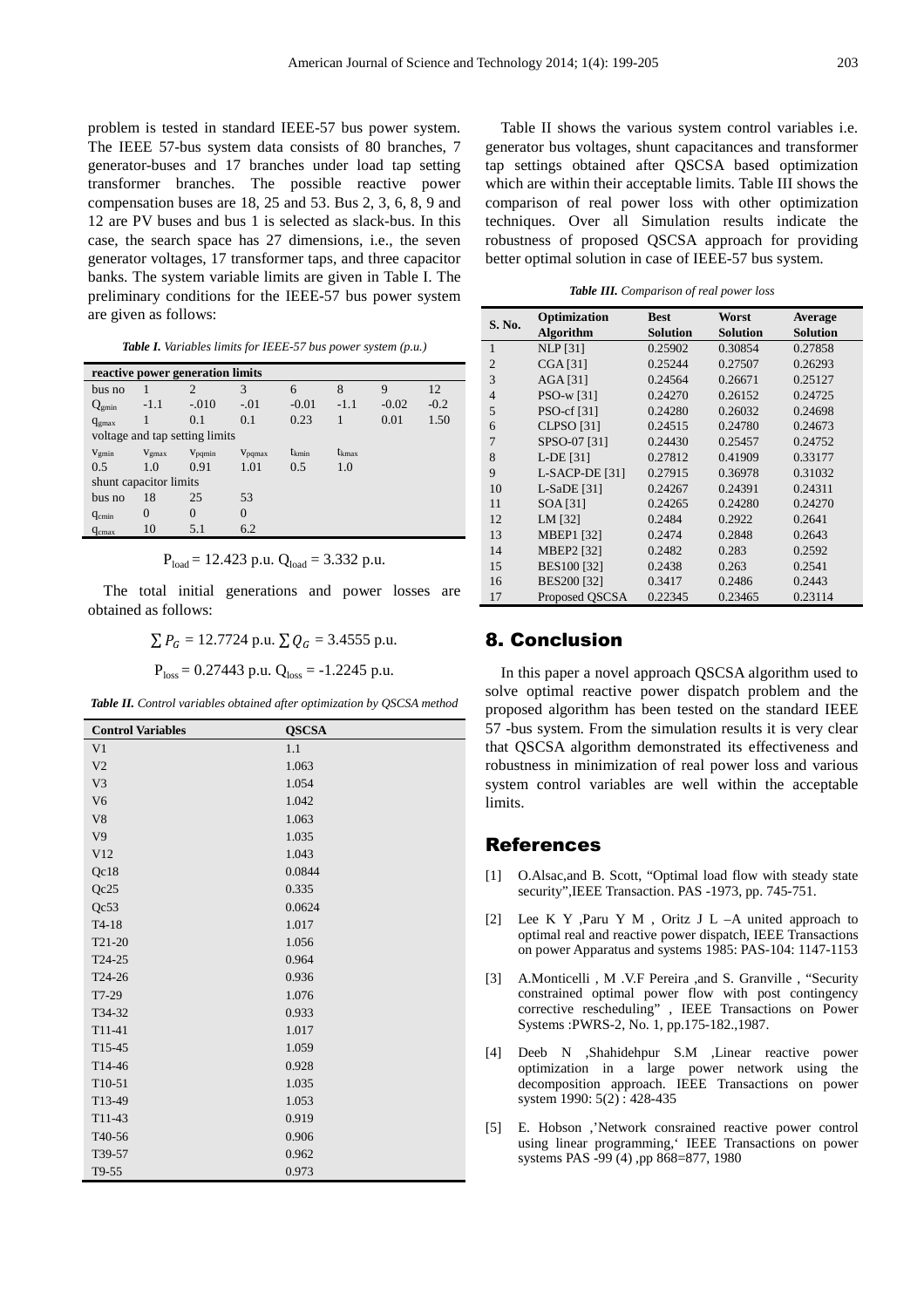- [6] K.Y Lee ,Y.M Park , and J.L Oritz, "Fuel –cost optimization for both real and reactive power dispatches" , IEE Proc; 131C,(3), pp.85-93.
- [7] M.K. Mangoli, and K.Y. Lee, "Optimal real and reactive power control using linear programming" , Electr.Power Syst.Res, Vol.26, pp.1-10,1993.
- [8] C.A. Canizares , A.C.Z.de Souza and V.H. Quintana , " Comparison of performance indices for detection of proximity to voltage collapse ," vol. 11. no.3, pp.1441-1450, Aug 1996 .
- [9] S.R.Paranjothi ,and K.Anburaja, "Optimal power flow using refined genetic algorithm", Electr.Power Compon.Syst , Vol. 30, 1055-1063,2002.
- [10] D. Devaraj, and B. Yeganarayana, "Genetic algorithm based optimal power flow for security enhancement", IEE proc-Generation.Transmission and. Distribution; 152, 6 November 2005.
- [11] A. Berizzi, C. Bovo, M. Merlo, and M. Delfanti, "A ga approach to compare orpf objective functions including secondary voltage regulation," Electric Power Systems Research, vol. 84, no. 1, pp. 187 – 194, 2012.
- [12] C.-F. Yang, G. G. Lai, C.-H. Lee, C.-T. Su, and G. W. Chang, "Optimal setting of reactive compensation devices with an improved voltage stability index for voltage stability enhancement," International Journal of Electrical Power and Energy Systems, vol. 37, no. 1, pp. 50 – 57, 2012.
- [13] P. Roy, S. Ghoshal, and S. Thakur, "Optimal var control for improvements in voltage profiles and for real power loss minimization using biogeography based optimization," International Journal of Electrical Power and Energy Systems, vol. 43, no. 1, pp. 830 – 838, 2012.
- [14] B. Venkatesh, G. Sadasivam, and M. Khan, "A new optimal reactive power scheduling method for loss minimization and voltage stability margin maximization using successive multi-objective fuzzy lp technique," IEEE Transactions on Power Systems, vol. 15, no. 2, pp. 844 – 851, may 2000.
- [15] W. Yan, S. Lu, and D. Yu, "A novel optimal reactive power dispatch method based on an improved hybrid evolutionary programming technique," IEEE Transactions on Power Systems, vol. 19, no. 2, pp. 913 – 918, may 2004.
- [16] W. Yan, F. Liu, C. Chung, and K. Wong, "A hybrid genetic algorithminterior point method for optimal reactive power flow," IEEE Transactions on Power Systems, vol. 21, no. 3, pp. 1163 –1169, aug. 2006.
- [17] J. Yu, W. Yan, W. Li, C. Chung, and K. Wong, "An unfixed piecewiseoptimal reactive power-flow model and its algorithm for ac-dc systems," IEEE Transactions on Power Systems, vol. 23, no. 1, pp. 170 –176, feb. 2008.
- [18] F. Capitanescu, "Assessing reactive power reserves with respect to operating constraints and voltage stability," IEEE Transactions on Power Systems, vol. 26, no. 4, pp. 2224– 2234, nov. 2011.
- [19] Z. Hu, X. Wang, and G. Taylor, "Stochastic optimal reactive power dispatch: Formulation and solution method," International Journal of Electrical Power and Energy Systems, vol. 32, no. 6, pp. 615 – 621, 2010.
- [20] A. Kargarian, M. Raoofat, and M. Mohammadi, "Probabilistic reactive power procurement in hybrid electricity markets with uncertain loads," Electric Power Systems Research, vol. 82, no. 1, pp. 68 – 80, 2012.
- [21] Yang, X.-S., and Deb, S., Engineering Optimisation by Cuckoo Search, Int. J. Mathematical Modelling and Numerical Optimisation, Vol. 1, No. 4, 330–343, 2010.
- [22] Payne, R. B., Sorenson, M. D., and Klitz, K. The Cuckoos, Oxford University Press, 2005.
- [23] Barthelemy, P., Bertolotti, J., Wiersma, D. S., 2008. A Lévy flight for light. Nature, 453, 495-498.
- [24] Pavlyukevich, I. Lévy flights, non-local search and simulated annealing, J. Computational Physics, 226, 1830- 1844, 2007.
- [25] Jaeger, G. Quantum Information: An Overview. Berlin: Springer. 2006
- [26] Han, K.H. and Kim, J.H.. "Quantum-inspired Evolutionary Algorithms with a New Termination Criterion, Hε Gate, and Two Phase Scheme," IEEE Transactions on Evolutionary Computation, IEEE Press, vol. 8, no. 2, pp. 156-169, April 2004.
- [27] Layeb, A., Saidouni, D.E. A New Quantum Evolutionary Local Search Algorithm for MAX 3-SAT Problem. In Proceedings of the 3rd international Workshop on Hybrid Artificial intelligence Systems. Lecture Notes in Artificial Intelligence, vol. 5271. Springer-Verlag, Berlin, Heidelberg, (2008)172-179.
- [28] Draa A., Meshoul S., Talbi H., Batouche A Quantum-Inspired Differential Evolution Algorithm for Solving the N-Queens Problem. Int. Arab J. Inf. Technol. 7(1):pp. 21-27, 2010.
- [29] Layeb, A. Hybrid Quantum Scatter Search Algorithm for Combinatorial Optimization Problems. In the journal of Annals. Computer Science Series , ISSN: 1583-7165, Vol. 8, No.2, pp.227-244, 2010
- [30] Layeb, A., Saidouni, D.E. A New Quantum Evolutionary Algorithm with Sifting Strategy for Binary Decision Diagram Ordering Problem, in the International Journal of Cognitive Informatics and Natural Intelligence. ISSN 1557- 3958, Vol. 4. No 4, pp. 47-61, December 2010.
- [31] Chaohua Dai, Weirong Chen, Yunfang Zhu, and Xuexia Zhang, "Seeker optimization algorithm for optimal reactive power dispatch," IEEE Trans. Power Systems, Vol. 24, No. 3, August 2009, pp. 1218-1231.
- [32] J. R. Gomes and 0. R. Saavedra, "Optimal reactive power dispatch using evolutionary computation: Extended algorithms," IEE Proc.-Gener. Transm. Distrib.. Vol. 146, No. 6. Nov. 1999.